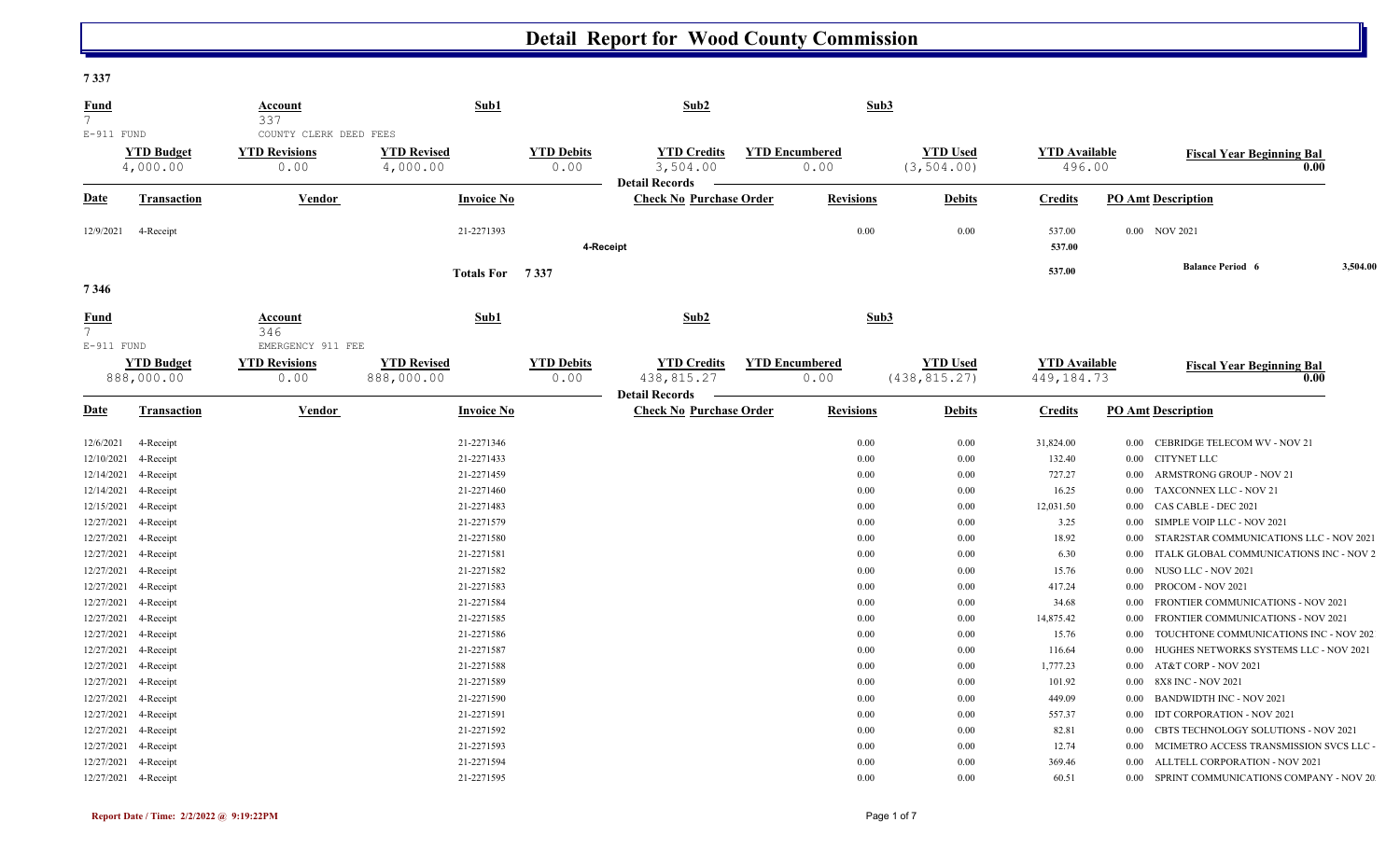|                                   |                       |                           |                            | <b>Detail Report for Wood County Commission</b> |                       |                 |                      |          |                                            |            |
|-----------------------------------|-----------------------|---------------------------|----------------------------|-------------------------------------------------|-----------------------|-----------------|----------------------|----------|--------------------------------------------|------------|
| 12/27/2021<br>4-Receipt           |                       | 21-2271596                |                            |                                                 | 0.00                  | $0.00\,$        | 98.73                | $0.00\,$ | MCI COMMUNICATIONS SERVICES LLC -R - NOV   |            |
| 4-Receipt<br>12/27/2021           |                       | 21-2271597                |                            |                                                 | 0.00                  | 0.00            | 748.47               | 0.00     | MITEL CLOUD SERVICES INC - NOV 2021        |            |
| 12/27/2021<br>4-Receipt           |                       | 21-2271598                |                            |                                                 | 0.00                  | 0.00            | 50.96                | 0.00     | COMCAST IP PHONE LLC - NOV 2021            |            |
| 12/27/2021<br>4-Receipt           |                       | 21-2271599                |                            |                                                 | 0.00                  | 0.00            | 60.51                | 0.00     | CELLCO PARTNERSHIP - NOV 2021              |            |
| 4-Receipt<br>12/27/2021           |                       | 21-2271600                |                            |                                                 | 0.00                  | 0.00            | 6.50                 | 0.00     | ACN COMMUNICATION SERVICES LLC - NOV 20    |            |
| 12/27/2021<br>4-Receipt           |                       | 21-2271601                |                            |                                                 | 0.00                  | 0.00            | 88.78                | 0.00     | LUMOS NETWORKS OF WV INC - NOV 2021        |            |
| 12/27/2021<br>4-Receipt           |                       | 21-2271602                |                            |                                                 | 0.00                  | 0.00            | 1,567.51             | 0.00     | LUMOS NETWORKS LLC - NOV 2021              |            |
| 12/27/2021<br>4-Receipt           |                       | 21-2271603                |                            |                                                 | 0.00                  | 0.00            | 325.00               | 0.00     | LEVEL 3 COMMUNICATIONS LLC - NOV 2021      |            |
| 12/27/2021<br>4-Receipt           |                       | 21-2271604                |                            |                                                 | 0.00                  | 0.00            | 52.00                | 0.00     | CENTURYLINK COMMUNICATIONS LLC - NOV 2     |            |
| 12/27/2021<br>4-Receipt           |                       | 21-2271643                |                            |                                                 | 0.00                  | 0.00            | 3.25                 | 0.00     | <b>COMPLIANCE SOLUTIONS INC - NOV 21</b>   |            |
| 12/27/2021<br>4-Receipt           |                       | 21-2271644                |                            |                                                 | 0.00                  | 0.00            | 3.25                 | 0.00     | <b>COMPLIANCE SOLUTIONS INC - NOV 21</b>   |            |
| 4-Receipt<br>12/27/2021           |                       | 21-2271645                |                            |                                                 | 0.00                  | 0.00            | 45.50                | 0.00     | <b>COMPLIANCE SOLUTIONS INC - NOV 2021</b> |            |
| 12/27/2021<br>4-Receipt           |                       | 21-2271646                |                            |                                                 | 0.00                  | 0.00            | 26.00                | 0.00     | <b>COMPLIANCE SOLUTIONS INC - NOV 21</b>   |            |
| 12/27/2021<br>4-Receipt           |                       | 21-2271647                |                            |                                                 | 0.00                  | 0.00            | 136.50               | 0.00     | <b>COMPLIANCE SOLUTIONS INC - NOV 21</b>   |            |
| 12/27/2021<br>4-Receipt           |                       | 21-2271648                |                            |                                                 | 0.00                  | 0.00            | 3.25                 | 0.00     | COMPLIANCE SOLUTIONS INC - NOV 2021        |            |
| 12/27/2021<br>4-Receipt           |                       | 21-2271649                |                            |                                                 | 0.00                  | 0.00            | 169.00               | 0.00     | COMPLIANCE SOLUTIONS INC - NOV 2021        |            |
|                                   |                       |                           |                            |                                                 |                       |                 |                      |          |                                            |            |
| 4-Receipt<br>12/27/2021           |                       | 21-2271650                |                            |                                                 | 0.00                  | 0.00            | 731.25               | 0.00     | COMPLIANCE SOLUTIONS INC - NOV 2021        |            |
| 12/27/2021<br>4-Receipt           |                       | 21-2271651                |                            |                                                 | 0.00                  | 0.00            | 13.00                | 0.00     | <b>COMPLIANCE SOLUTIONS INC - NOV 2021</b> |            |
| 12/27/2021<br>4-Receipt           |                       | 21-2271652                |                            |                                                 | 0.00                  | 0.00            | 354.25               | 0.00     | <b>COMPLAINCE SOLUTIONS INC - NOV 2021</b> |            |
| 12/27/2021<br>4-Receipt           |                       | 21-2271653                |                            |                                                 | 0.00                  | 0.00            | 16.25                | 0.00     | VOIP INNOVATIONS LLC - NOV 2021            |            |
| 12/27/2021<br>4-Receipt           |                       | 21-2271654                |                            |                                                 | 0.00                  | 0.00            | 148.00               | 0.00     | WINDSTREAM SERVICES II LLC - NOV 2021      |            |
| 12/29/2021<br>4-Receipt           |                       | 21-2271704                |                            |                                                 | 0.00                  | 0.00            | 611.00               | 0.00     | AVALARA CLIENT TRUST - DEC 2021            |            |
|                                   |                       |                           | 4-Receipt                  |                                                 |                       |                 | 68,905.48            |          |                                            |            |
| 7346381                           |                       | <b>Totals For</b>         | 7 3 4 6                    |                                                 |                       |                 | 68,905.48            |          | <b>Balance Period 6</b>                    | 438,815.27 |
|                                   |                       |                           |                            |                                                 |                       |                 |                      |          |                                            |            |
| <u>Fund</u><br>$7\overline{ }$    | <b>Account</b><br>346 | Sub1<br>381               |                            | Sub2                                            |                       | Sub3            |                      |          |                                            |            |
| E-911 FUND                        | EMERGENCY 911 FEE     |                           | CHARGES TO OTHER ENTIITIES |                                                 |                       |                 |                      |          |                                            |            |
| <b>YTD Budget</b>                 | <b>YTD Revisions</b>  | <b>YTD Revised</b>        | <b>YTD Debits</b>          | <b>YTD Credits</b>                              | <b>YTD Encumbered</b> | <b>YTD Used</b> | <b>YTD</b> Available |          |                                            |            |
| 75,000.00                         | 0.00                  | 75,000.00                 | 0.00                       | 37,500.00                                       | 0.00                  | (37, 500.00)    | 37,500.00            |          | <b>Fiscal Year Beginning Bal</b>           | 0.00       |
|                                   |                       |                           |                            | <b>Detail Records</b>                           |                       |                 |                      |          |                                            |            |
| <b>Transaction</b><br><u>Date</u> | Vendor                | <b>Invoice No</b>         |                            | <b>Check No Purchase Order</b>                  | <b>Revisions</b>      | <b>Debits</b>   | <b>Credits</b>       |          | <b>PO Amt Description</b>                  |            |
| 12/14/2021 4-Receipt              |                       | 21-2271458                |                            |                                                 | 0.00                  | 0.00            | 6,250.00             |          | 0.00 911 - WIRT                            |            |
|                                   |                       |                           | 4-Receipt                  |                                                 |                       |                 | 6,250.00             |          |                                            |            |
| 7365                              |                       | <b>Totals For</b> 7346381 |                            |                                                 |                       |                 | 6,250.00             |          | <b>Balance Period 6</b>                    | 37,500.00  |
|                                   |                       |                           |                            |                                                 |                       |                 |                      |          |                                            |            |
| $\frac{Fund}{7}$                  | <b>Account</b>        | Sub1                      |                            | Sub2                                            |                       | Sub3            |                      |          |                                            |            |
|                                   | 365                   |                           |                            |                                                 |                       |                 |                      |          |                                            |            |
| E-911 FUND                        | INTEREST EARNED       |                           |                            |                                                 |                       |                 |                      |          |                                            |            |
| <b>YTD Budget</b>                 | <b>YTD Revisions</b>  | <b>YTD Revised</b>        | <b>YTD Debits</b>          | <b>YTD Credits</b>                              | <b>YTD Encumbered</b> | <b>YTD Used</b> | <b>YTD</b> Available |          | <b>Fiscal Year Beginning Bal</b>           |            |
| 1,300.00                          | 0.00                  | 1,300.00                  | 0.00                       | 307.69                                          | 0.00                  | (307.69)        | 992.31               |          |                                            | 0.00       |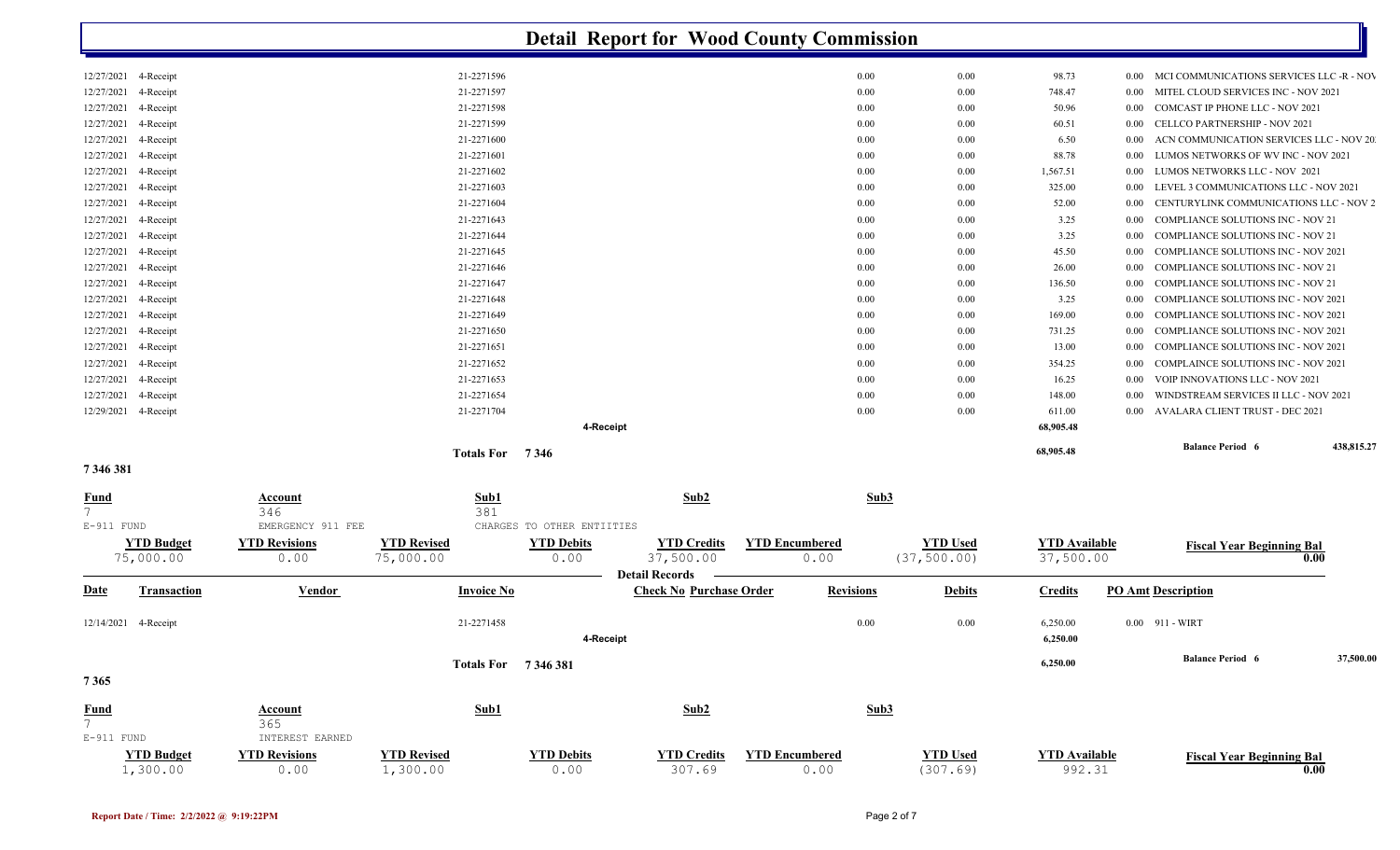|               |                                |                                                                 |                                | <b>Detail Records</b>                               |                  |                                 |                                   |            |                                                                       |      |
|---------------|--------------------------------|-----------------------------------------------------------------|--------------------------------|-----------------------------------------------------|------------------|---------------------------------|-----------------------------------|------------|-----------------------------------------------------------------------|------|
| <u>Date</u>   | <b>Transaction</b>             | Vendor                                                          | <b>Invoice No</b>              | <b>Check No Purchase Order</b>                      | <b>Revisions</b> | <b>Debits</b>                   | <b>Credits</b>                    |            | <b>PO Amt Description</b>                                             |      |
|               | 12/31/2021 4-Receipt           |                                                                 | 21-2271729                     |                                                     | 0.00             | 0.00                            | 60.13                             |            | 0.00 WESBANCO - DEC 2021                                              |      |
|               |                                |                                                                 | 4-Receipt                      |                                                     |                  |                                 | 60.13                             |            |                                                                       |      |
|               |                                |                                                                 | Totals For 7365                |                                                     |                  |                                 | 60.13                             |            | <b>Balance Period 6</b>                                               |      |
| 7 401 40 9999 |                                |                                                                 |                                |                                                     |                  |                                 |                                   |            |                                                                       |      |
| <b>Fund</b>   |                                | <b>Account</b>                                                  | Sub1                           | Sub2                                                | Sub3             |                                 |                                   |            |                                                                       |      |
| $7^{\circ}$   |                                | 401                                                             | 40                             | 9999                                                |                  |                                 |                                   |            |                                                                       |      |
| $E-911$ FUND  |                                | COUNTY COMMISSION                                               | CONTRACTURAL SERVICES          | CREDIT CARD CLEARING                                |                  |                                 |                                   |            |                                                                       |      |
|               | <b>YTD Budget</b>              | <b>YTD Revised</b><br><b>YTD Revisions</b>                      | <b>YTD Debits</b>              | <b>YTD Credits</b><br><b>YTD Encumbered</b>         |                  | <b>YTD Used</b>                 | <b>YTD</b> Available              |            | <b>Fiscal Year Beginning Bal</b>                                      |      |
|               | 0.00                           | 0.00<br>0.00                                                    | 32, 163. 28                    | 32, 163.28                                          | 0.00             | 0.00                            |                                   | 0.00       |                                                                       | 0.00 |
|               |                                |                                                                 |                                | <b>Detail Records</b>                               |                  |                                 |                                   |            |                                                                       |      |
| <u>Date</u>   | <b>Transaction</b>             | <b>Vendor</b>                                                   | <b>Invoice No</b>              | <b>Check No Purchase Order</b>                      | <b>Revisions</b> | <b>Debits</b>                   | <b>Credits</b>                    |            | <b>PO Amt Description</b>                                             |      |
| 12/20/2021    | 2-Invoice                      | FIFTH THIRD BANK                                                | 202112167                      | 8255                                                | $0.00\,$         | 9,637.02                        | 0.00                              |            | 0.00 PURCHASE CARD                                                    |      |
|               |                                |                                                                 | 2-Invoice                      |                                                     |                  | 9,637.02                        |                                   |            |                                                                       |      |
| 12/20/2021    | 5-Journal Entry                | <b>CALL ONE</b>                                                 | 20211216011001                 | 85000                                               | $0.00\,$         | $0.00\,$                        | 640.00                            |            | (640.00) Plantronics WOOD CO FINANCE-4019-CALL ONE II                 |      |
| 12/20/2021    | 5-Journal Entry                | <b>FRONTIER</b>                                                 | 20211216059001                 |                                                     | $0.00\,$         | 0.00                            | 438.26                            | $0.00\,$   | WOOD CO FINANCE-4019-FRONTIER COMM COI                                |      |
| 12/20/2021    | 5-Journal Entry                | <b>FRONTIER</b>                                                 | 20211216064001                 |                                                     | $0.00\,$         | $0.00\,$                        | 4,273.32                          | $0.00\,$   | WOOD CO FINANCE-4019-FRONTIER COMM COI                                |      |
| 12/20/2021    | 5-Journal Entry                | <b>GALLS</b>                                                    | 20211216057001                 | 85175                                               | $0.00\,$         | 0.00                            | 63.94                             | (63.94)    | CONDOR ALPHA JKT, SHIPPING CAMILLE WALL                               |      |
| 12/20/2021    | 5-Journal Entry                | LANDS END CORPORATE SALES                                       | 20211216025001                 | 85041                                               | $0.00\,$         | $0.00\,$                        | 29.00                             |            | (29.00) 3 IN 1 SQUAL JACKET CAMILLE WALDRON-3730                      |      |
| 12/20/2021    | 5-Journal Entry                | LANDS END CORPORATE SALES                                       | 20211216081001                 | 85041                                               | $0.00\,$         | 0.00                            | (29.00)                           |            | 29.00 3 IN 1 SQUAL JACKET CAMILLE WALDRON-3730                        |      |
| 12/20/2021    | 5-Journal Entry                | LOWE'S COMPANIES, INC.                                          | 20211216006001                 | 85002                                               | $0.00\,$         | 0.00                            | 470.99                            | (470.99)   | Weedeater and blower for tower sites RUSSELL HOCK                     |      |
| 12/20/2021    | 5-Journal Entry                | LOWE'S COMPANIES, INC.                                          | 20211216060001                 | 85105                                               | $0.00\,$         | 0.00                            | 260.42                            |            | (260.42) H/D EXT CORD, RECHARGEABLE BATTERY FOR                       |      |
| 12/20/2021    | 5-Journal Entry                | OFFICE DEPOT                                                    | 20211216067001                 | 85098                                               | $0.00\,$         | 0.00                            | 49.99                             |            | (49.99) LOGITECH ERGO M575 WIRELESS MOUSE CAMI                        |      |
| 12/20/2021    | 5-Journal Entry                | PARKERSBURG NEWS & SENTINI 20211216004001                       |                                | 85005                                               | $0.00\,$         | 0.00                            | 255.00                            |            | (255.00) Newspaper annual subscription WOOD CO FINANCE-               |      |
| 12/20/2021    | 5-Journal Entry                | PARKERSBURG UTILITY BOARD 20211216026001                        |                                |                                                     | $0.00\,$         | 0.00                            | 80.26                             | $0.00\,$   | BARBARA JOHNSTON-3722-PARKERSBURG UTI                                 |      |
| 12/20/2021    | 5-Journal Entry                | PARKERSBURG UTILITY BOARD 20211216038001                        |                                |                                                     | $0.00\,$         | $0.00\,$                        | 85.38                             | $0.00\,$   | BARBARA JOHNSTON-3722-PARKERSBURG UTI                                 |      |
| 12/20/2021    | 5-Journal Entry                | <b>STATIONERS INC</b>                                           | 20211216058001                 | 84953                                               | $0.00\,$         | 0.00                            | 354.83                            |            | (354.83) badge reels, manilla folders, paper clips, pens, file folder |      |
| 12/20/2021    | 5-Journal Entry                | <b>TESSCO TECHNOLOGIES</b>                                      | 20211216074001                 | 85121                                               | $0.00\,$         | 0.00                            | 2,362.87                          |            | (2,362.87) POLY PHASER, JUMPERS, DIN ADAPTERS FOR PI                  |      |
| 12/20/2021    | 5-Journal Entry                | WASTE MANAGEMENT OF WV IN 20211216047001                        |                                |                                                     | 0.00             | 0.00                            | 142.87                            | 0.00       | WOOD CO FINANCE-4019-WASTE MGMT WM EZ                                 |      |
|               | 12/20/2021 5-Journal Entry     | ZOOM                                                            | 20211216053001                 | 85174                                               | $0.00\,$         | 0.00                            | 158.89                            |            | (158.89) ZOOM RICK WOODYARD-3946-ZOOM.US 888-799                      |      |
|               |                                |                                                                 |                                | 5-Journal Entry                                     |                  |                                 | 9,637.02                          |            |                                                                       |      |
|               |                                |                                                                 | <b>Totals For</b> 7401409999   |                                                     |                  | 9,637.02                        | 9,637.02                          | (4,616.93) | <b>Balance Period 6</b>                                               |      |
| 7712 40 211   |                                |                                                                 |                                |                                                     |                  |                                 |                                   |            |                                                                       |      |
| <u>Fund</u>   |                                | Account                                                         | Sub1                           | Sub2                                                | Sub3             |                                 |                                   |            |                                                                       |      |
| $E-911$ FUND  |                                | 712<br>COMM CTR/E 9-1-1                                         | 40<br>CONTRACTURAL SERVICES    | 211<br>TELEPHONES                                   |                  |                                 |                                   |            |                                                                       |      |
|               |                                |                                                                 |                                |                                                     |                  |                                 |                                   |            |                                                                       |      |
|               | <b>YTD Budget</b><br>75,000.00 | <b>YTD Revisions</b><br><b>YTD Revised</b><br>75,000.00<br>0.00 | <b>YTD Debits</b><br>17,023.83 | <b>YTD Credits</b><br><b>YTD Encumbered</b><br>0.00 | 0.00             | <b>YTD Used</b><br>(17, 023.83) | <b>YTD Available</b><br>57,976.17 |            | <u>Fiscal Year Beginning Bal</u>                                      | 0.00 |
|               |                                |                                                                 |                                | <b>Detail Records</b>                               |                  |                                 |                                   |            |                                                                       |      |
| <b>Date</b>   | <b>Transaction</b>             | Vendor                                                          | <b>Invoice No</b>              | <b>Check No Purchase Order</b>                      | <b>Revisions</b> | <b>Debits</b>                   | <b>Credits</b>                    |            | <b>PO Amt Description</b>                                             |      |
|               |                                |                                                                 |                                |                                                     |                  |                                 |                                   |            |                                                                       |      |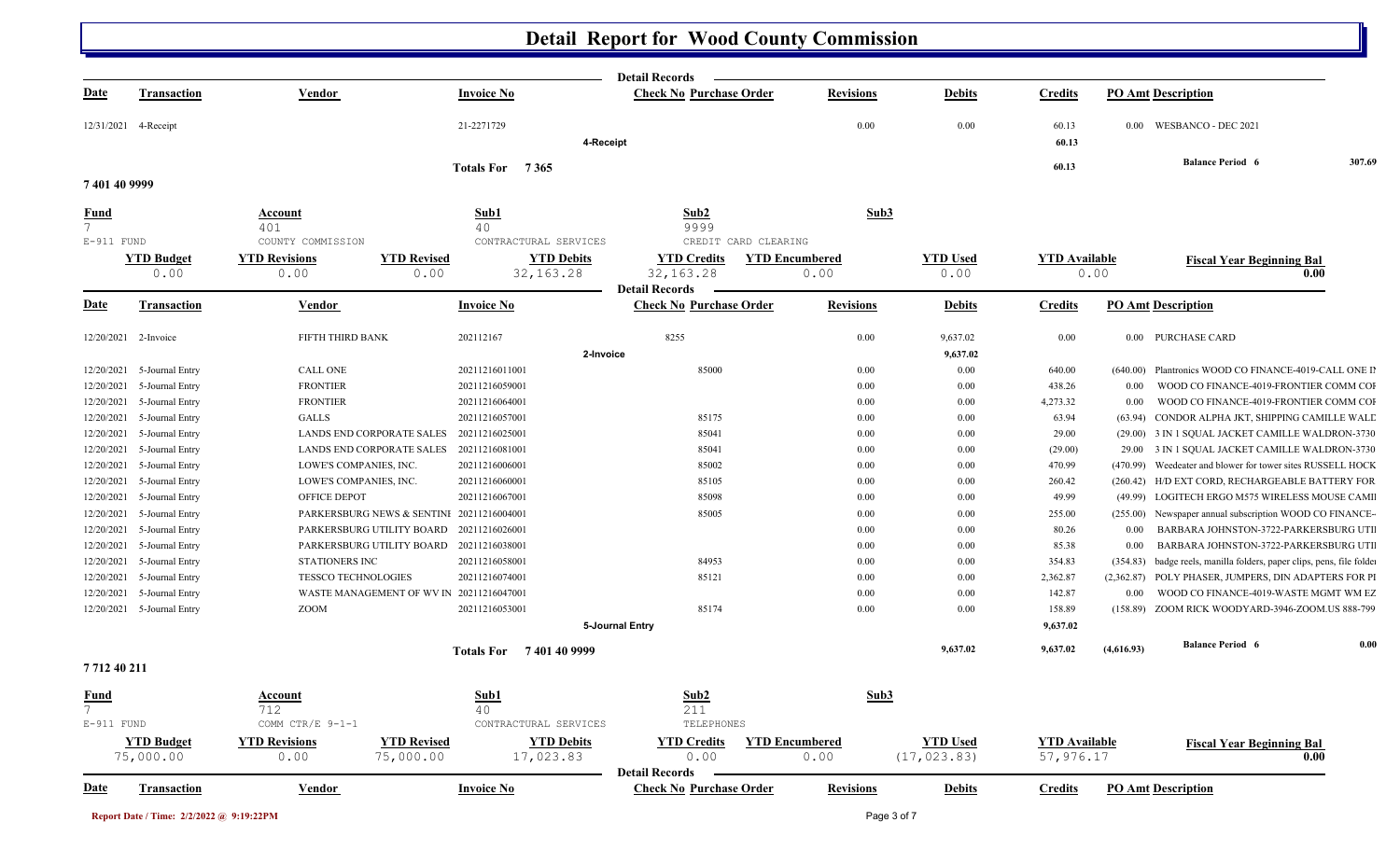| 12/14/2021 2-Invoice              | <b>VERIZON WIRELESS</b>    |                                          | 12202021                   | 8254                           | $0.00\,$              | 142.85          | $0.00\,$             |          | 0.00 ACCT NO 221938858-00001                               |           |
|-----------------------------------|----------------------------|------------------------------------------|----------------------------|--------------------------------|-----------------------|-----------------|----------------------|----------|------------------------------------------------------------|-----------|
| 12/28/2021 2-Invoice              | AT&T MOBILITY              |                                          | 12282021A                  | 8261                           | $0.00\,$              | 532.66          | 0.00                 |          | 0.00 287283648718                                          |           |
|                                   |                            |                                          | 2-Invoice                  |                                |                       | 675.51          |                      |          |                                                            |           |
| 12/20/2021 5-Journal Entry        | <b>FRONTIER</b>            |                                          | 20211216064001             |                                | $0.00\,$              | 4,273.32        | 0.00                 | $0.00\,$ | WOOD CO FINANCE-4019-FRONTIER COMM COI                     |           |
|                                   |                            |                                          |                            | 5-Journal Entry                |                       | 4,273.32        |                      |          |                                                            |           |
|                                   |                            |                                          | Totals For 7712 40 211     |                                |                       | 4,948.83        |                      |          | <b>Balance Period 6</b>                                    | 17,023.83 |
| 7712 40 213 1335                  |                            |                                          |                            |                                |                       |                 |                      |          |                                                            |           |
| <b>Fund</b>                       | <b>Account</b>             |                                          | Sub1                       | Sub2                           | Sub3                  |                 |                      |          |                                                            |           |
| $7^{\circ}$                       | 712                        |                                          | 40                         | 213                            |                       | 1335            |                      |          |                                                            |           |
| E-911 FUND                        | COMM CTR/E 9-1-1           |                                          | CONTRACTURAL SERVICES      | UTILITIES                      |                       | E-911 BLDG      |                      |          |                                                            |           |
| <b>YTD Budget</b>                 | <b>YTD Revisions</b>       | <b>YTD Revised</b>                       | <b>YTD Debits</b>          | <b>YTD Credits</b>             | <b>YTD Encumbered</b> | <b>YTD Used</b> | <b>YTD Available</b> |          | <b>Fiscal Year Beginning Bal</b>                           |           |
| 1,200.00                          | 0.00                       | 1,200.00                                 | 592.36                     | 0.00                           | 0.00                  | (592.36)        | 607.64               |          |                                                            | 0.00      |
|                                   |                            |                                          |                            | <b>Detail Records</b>          |                       |                 |                      |          |                                                            |           |
| <b>Date</b><br><b>Transaction</b> | Vendor                     |                                          | <b>Invoice No</b>          | <b>Check No Purchase Order</b> | <b>Revisions</b>      | <b>Debits</b>   | <b>Credits</b>       |          | <b>PO Amt Description</b>                                  |           |
| 5-Journal Entry<br>12/20/2021     |                            | PARKERSBURG UTILITY BOARD 20211216026001 |                            |                                | 0.00                  | 80.26           | 0.00                 | $0.00\,$ | BARBARA JOHNSTON-3722-PARKERSBURG UTI                      |           |
| 12/20/2021 5-Journal Entry        |                            | PARKERSBURG UTILITY BOARD 20211216038001 |                            |                                | $0.00\,$              | 85.38           | 0.00                 | $0.00\,$ | BARBARA JOHNSTON-3722-PARKERSBURG UTI                      |           |
|                                   |                            |                                          |                            | 5-Journal Entry                |                       | 165.64          |                      |          |                                                            |           |
|                                   |                            |                                          |                            |                                |                       | 165.64          |                      |          | <b>Balance Period 6</b>                                    | 592.36    |
| 7712 40 216 1612                  |                            |                                          | Totals For 771240 213 1335 |                                |                       |                 |                      |          |                                                            |           |
|                                   |                            |                                          |                            |                                |                       |                 |                      |          |                                                            |           |
| <b>Fund</b><br>$7^{\circ}$        | <b>Account</b><br>712      |                                          | Sub1<br>40                 | Sub <sub>2</sub><br>216        | Sub3                  | 1612            |                      |          |                                                            |           |
| $E-911$ FUND                      | COMM CTR/E 9-1-1           |                                          | CONTRACTURAL SERVICES      | M&R -EQUIPMENT                 | E-911                 |                 |                      |          |                                                            |           |
| <b>YTD Budget</b>                 | <b>YTD Revisions</b>       | <b>YTD Revised</b>                       | <b>YTD Debits</b>          | <b>YTD Credits</b>             | <b>YTD Encumbered</b> | <b>YTD Used</b> | <b>YTD</b> Available |          |                                                            |           |
| 65,000.00                         | 0.00                       | 65,000.00                                | 21,843.20                  | 0.00                           | 3,611.55              | (21, 843.20)    | 39,545.25            |          | <b>Fiscal Year Beginning Bal</b>                           | 0.00      |
|                                   |                            |                                          |                            | <b>Detail Records</b>          |                       |                 |                      |          |                                                            |           |
| <b>Date</b><br><b>Transaction</b> | Vendor                     |                                          | <b>Invoice No</b>          | <b>Check No Purchase Order</b> | <b>Revisions</b>      | <b>Debits</b>   | <b>Credits</b>       |          | <b>PO Amt Description</b>                                  |           |
| 12/14/2021<br>2-Invoice           | <b>OVERHEAD DOOR</b>       |                                          | 230676                     | 8251<br>85101                  | $0.00\,$              | 1,187.00        | 0.00                 |          | (1,137.00) REPLACE GARAGE DOOR PANEL & STRUTS              |           |
| 12/28/2021<br>2-Invoice           | <b>DOUBLE RADIUS</b>       |                                          | 692477                     | 8262<br>85001                  | $0.00\,$              | 1,470.24        | 0.00                 |          | (1,470.24) Ubiquiti Air Fiber 5XHD PTP LTU                 |           |
| 12/28/2021<br>2-Invoice           | <b>DOUBLE RADIUS</b>       |                                          | 692477                     | 85001                          | $0.00\,$              | 0.00            | 0.00                 |          | 0.00 Ubiquiti Air Fiber Dish 5GHz, 24dBi, Slant 45         |           |
| 12/28/2021<br>2-Invoice           | <b>DOUBLE RADIUS</b>       |                                          | 692477                     | 85001                          | $0.00\,$              | 0.00            | 0.00                 |          | 0.00 Ubiquiti Edge Switch 24 port, 250W                    |           |
| 12/28/2021<br>2-Invoice           | <b>DOUBLE RADIUS</b>       |                                          | 692477                     | 85001                          | $0.00\,$              | 0.00            | 0.00                 |          | 0.00 Ubiquiti Edge Switch 8 port 150W                      |           |
| 12/28/2021 2-Invoice              | <b>DOUBLE RADIUS</b>       |                                          | 692477                     | 8262<br>85001                  | $0.00\,$              | 18.79           | 0.00                 |          | $(18.79)$ UPS Ground                                       |           |
|                                   |                            |                                          | 2-Invoice                  |                                |                       | 2,676.03        |                      |          |                                                            |           |
| 5-Journal Entry<br>12/20/2021     | CALL ONE                   |                                          | 20211216011001             | 85000                          | $0.00\,$              | 640.00          | $0.00\,$             |          | (640.00) Plantronics WOOD CO FINANCE-4019-CALL ONE II      |           |
| 12/20/2021<br>5-Journal Entry     | LOWE'S COMPANIES, INC.     |                                          | 20211216006001             | 85002                          | $0.00\,$              | 470.99          | 0.00                 |          | (470.99) Weedeater and blower for tower sites RUSSELL HOCK |           |
| 5-Journal Entry<br>12/20/2021     | LOWE'S COMPANIES, INC.     |                                          | 20211216060001             | 85105                          | $0.00\,$              | 260.42          | 0.00                 |          | (260.42) H/D EXT CORD, RECHARGEABLE BATTERY FOR            |           |
| 12/20/2021 5-Journal Entry        | <b>TESSCO TECHNOLOGIES</b> |                                          | 20211216074001             | 85121                          | $0.00\,$              | 2,362.87        | 0.00                 |          | (2,362.87) POLY PHASER, JUMPERS, DIN ADAPTERS FOR PI       |           |
|                                   |                            |                                          |                            | 5-Journal Entry                |                       | 3,734.28        |                      |          |                                                            |           |
|                                   |                            |                                          |                            |                                |                       |                 |                      |          |                                                            | 21,843.20 |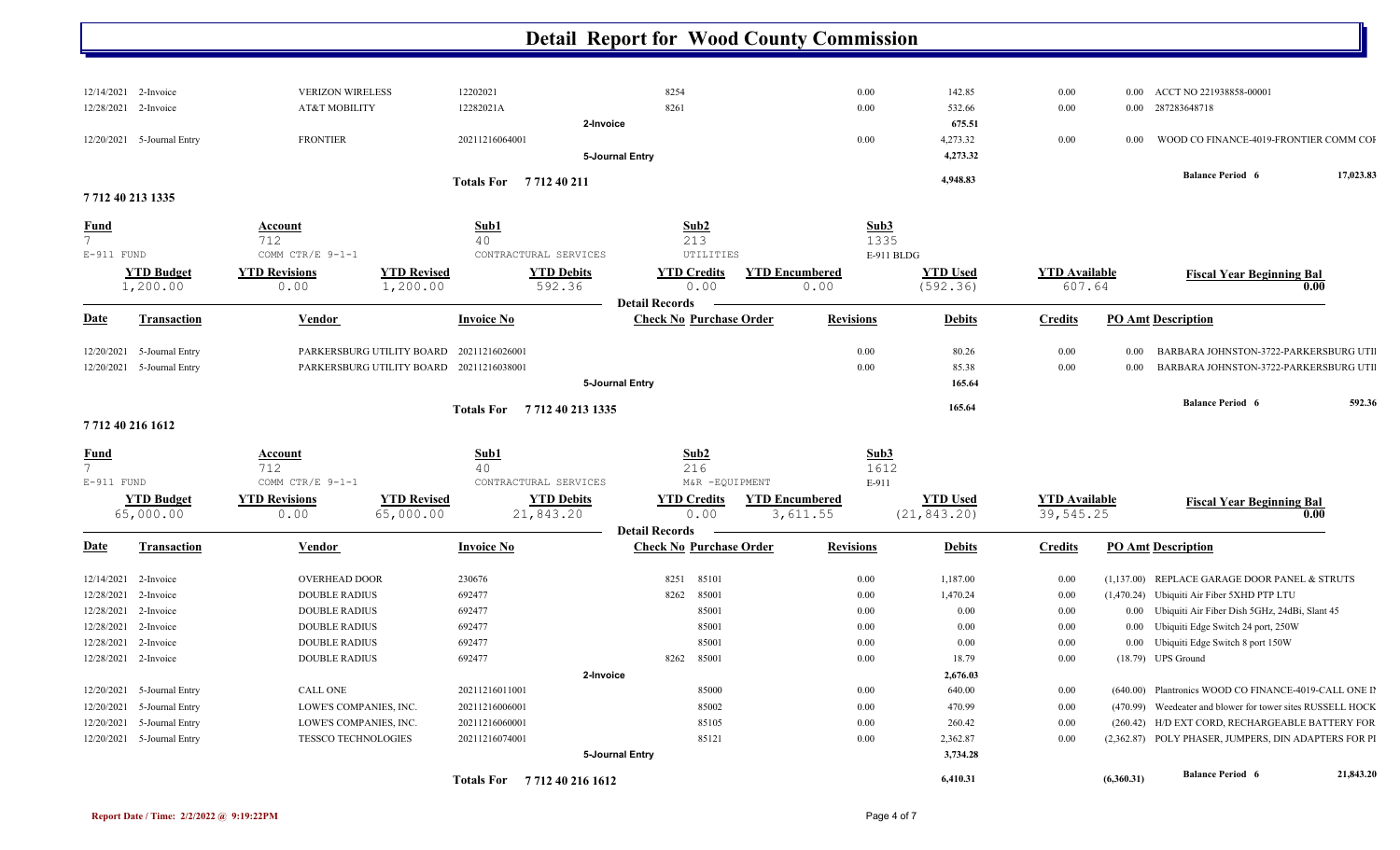## **7 712 40 217**

| <b>Fund</b><br>$\overline{7}$<br>E-911 FUND                                                                        | Account<br>712<br>COMM CTR/E 9-1-1 | Sub1<br>40<br>CONTRACTURAL SERVICES |                       | Sub2<br>217<br>M&R-AUTOS & TRUCKS | Sub3                  |                 |                      |          |                                                           |          |
|--------------------------------------------------------------------------------------------------------------------|------------------------------------|-------------------------------------|-----------------------|-----------------------------------|-----------------------|-----------------|----------------------|----------|-----------------------------------------------------------|----------|
| <b>YTD Budget</b>                                                                                                  | <b>YTD Revisions</b>               | <b>YTD Revised</b>                  | <b>YTD Debits</b>     | <b>YTD Credits</b>                | <b>YTD</b> Encumbered | <b>YTD</b> Used | <b>YTD Available</b> |          | <b>Fiscal Year Beginning Bal</b>                          |          |
| 5,000.00                                                                                                           | 0.00                               | 5,000.00                            | 6, 125.04             | 0.00<br><b>Detail Records</b>     | 10.97                 | (6, 125.04)     | (1, 136.01)          |          |                                                           | 0.00     |
| <u>Date</u><br><b>Transaction</b>                                                                                  | Vendor                             |                                     | <b>Invoice No</b>     | <b>Check No Purchase Order</b>    | <b>Revisions</b>      | <b>Debits</b>   | <b>Credits</b>       |          | <b>PO Amt Description</b>                                 |          |
| 12/2/2021<br>1-Purchase Order                                                                                      | <b>ADVANCE AUTO PARTS</b>          |                                     |                       | 85148                             | 0.00                  | 0.00            | 0.00                 |          | 84.88 OIL AND FILTER, WIPER BLADES FOR DODGE R.           |          |
| 12/2/2021<br>1-Purchase Order                                                                                      |                                    | GOODYEAR AUTO SERVICE CEN'          |                       | 85147                             | 0.00                  | 0.00            | 0.00                 | 527.53   | TIRES FOR RAM TRUCK                                       |          |
| 12/13/2021<br>1-Purchase Order                                                                                     | <b>ADVANCE AUTO PARTS</b>          |                                     |                       | 85185                             | 0.00                  | 0.00            | 0.00                 | 62.93    | OIL AND FILTER FOR FORD INTERCEPTOR                       |          |
|                                                                                                                    |                                    |                                     |                       | 1-Purchase Order                  |                       |                 |                      |          |                                                           |          |
| 12/14/2021<br>2-Invoice                                                                                            | <b>ADVANCE AUTO PARTS</b>          |                                     | 12560-322093          | 8247<br>85148                     | 0.00                  | 84.88           | 0.00                 |          | (84.88) OIL AND FILTER, WIPER BLADES FOR DODGE R.         |          |
| 12/14/2021<br>2-Invoice                                                                                            |                                    | GOODYEAR AUTO SERVICE CEN' 30343    |                       | 8248<br>85147                     | 0.00                  | 527.52          | 0.00                 |          | (527.52) TIRES FOR RAM TRUCK                              |          |
| 12/21/2021<br>2-Invoice                                                                                            | <b>ADVANCE AUTO PARTS</b>          |                                     | 12560-318350          | 85185<br>8256                     | $0.00\,$              | 62.93           | 0.00                 |          | (62.93) OIL AND FILTER FOR FORD INTERCEPTOR               |          |
|                                                                                                                    |                                    |                                     |                       | 2-Invoice                         |                       | 675.33          |                      |          |                                                           |          |
|                                                                                                                    |                                    |                                     | Totals For 771240217  |                                   |                       | 675.33          |                      | 0.01     | <b>Balance Period 6</b>                                   | 6,125.04 |
| 771240230                                                                                                          |                                    |                                     |                       |                                   |                       |                 |                      |          |                                                           |          |
| Fund                                                                                                               | Account                            |                                     | Sub1                  | Sub2                              | Sub3                  |                 |                      |          |                                                           |          |
|                                                                                                                    |                                    |                                     |                       |                                   |                       |                 |                      |          |                                                           |          |
| $7^{\circ}$                                                                                                        | 712                                |                                     | 40                    | 230                               |                       |                 |                      |          |                                                           |          |
| $E-911$ FUND                                                                                                       | COMM CTR/E 9-1-1                   |                                     | CONTRACTURAL SERVICES | CONTRACTED SERVICES               |                       |                 |                      |          |                                                           |          |
| <b>YTD Budget</b>                                                                                                  | <b>YTD Revisions</b>               | <b>YTD Revised</b>                  | <b>YTD Debits</b>     | <b>YTD Credits</b>                | <b>YTD Encumbered</b> | <b>YTD Used</b> | <b>YTD Available</b> |          | <b>Fiscal Year Beginning Bal</b>                          |          |
| 175,000.00                                                                                                         | 0.00                               | 175,000.00                          | 103,942.90            | 0.00<br><b>Detail Records</b>     | 29,714.50             | (103, 942.90)   | 41,342.60            |          |                                                           | 0.00     |
| <b>Transaction</b>                                                                                                 | <b>Vendor</b>                      |                                     | <b>Invoice No</b>     | <b>Check No Purchase Order</b>    | <b>Revisions</b>      | <b>Debits</b>   | <b>Credits</b>       |          | <b>PO Amt Description</b>                                 |          |
| 1-Purchase Order                                                                                                   |                                    | TREASURER OF STATE OF OHIO          |                       | 85161                             | 0.00                  | 0.00            | 0.00                 | 150.00   | MARCS RADIOS - Invoice 22RC02733 for 07-10/01/2           |          |
| 1-Purchase Order                                                                                                   | <b>CINTAS CORPORATION</b>          |                                     |                       | 85177                             | 0.00                  | 0.00            | 0.00                 | 65.87    | MISC MEDICAL SUPPLIES                                     |          |
| 1-Purchase Order                                                                                                   | TIANO-KNOPP ASSOC., INC.           |                                     |                       | 85176                             | 0.00                  | 0.00            | 0.00                 | 500.00   | CARES ACT REPORT AND SUBMISSION FOR NOV                   |          |
| Date<br>12/6/2021<br>12/9/2021<br>12/9/2021<br>12/9/2021<br>1-Purchase Order                                       | ZOOM                               |                                     |                       | 85174                             | 0.00                  | 0.00            | 0.00                 | 158.89   | ZOOM                                                      |          |
| 1-Purchase Order                                                                                                   |                                    | RELIANT POWER MANAGEMENT            |                       | 85218                             | $0.00\,$              | 0.00            | 0.00                 | 4,696.28 | PM2 ann preventative maintenance / insp, Preformed PM     |          |
| 1-Purchase Order                                                                                                   |                                    | RELIANT POWER MANAGEMENT            |                       | 85218                             | 0.00                  | 0.00            | 0.00                 | $0.00\,$ | on gensets at ERC & twr sites, Trblsht portable 17500 w   |          |
| 1-Purchase Order                                                                                                   |                                    | RELIANT POWER MANAGEMENT            |                       | 85218                             | 0.00                  | 0.00            | 0.00                 | $0.00\,$ | high volt output & faulty rocker switch, fixed water leak |          |
| 1-Purchase Order                                                                                                   |                                    | RELIANT POWER MANAGEMENT            |                       | 85218                             | 0.00                  | 0.00            | 0.00                 | 0.00     | genset, moved ERC warehaouse circuits for garage door     |          |
| 1-Purchase Order                                                                                                   |                                    | RELIANT POWER MANAGEMENT            |                       | 85218                             | $0.00\,$              | 0.00            | 0.00                 | 0.00     | lights onto gen, Insp genset at Loomis Ridge and found    |          |
| 1-Purchase Order                                                                                                   |                                    | RELIANT POWER MANAGEMENT            |                       | 85218                             | 0.00                  | 0.00            | 0.00                 | 0.00     | viable for repair, Larkmead Twr needs high pressure gas   |          |
| 12/20/2021<br>12/20/2021<br>12/20/2021<br>12/20/2021<br>12/20/2021<br>12/20/2021<br>12/20/2021<br>1-Purchase Order |                                    | RELIANT POWER MANAGEMENT            |                       | 85218                             | 0.00                  | 0.00            | 0.00                 | $0.00\,$ | line, and green trailer genset recommend load bank testi  |          |
|                                                                                                                    |                                    |                                     |                       | 1-Purchase Order                  |                       |                 |                      |          |                                                           |          |
| 2-Invoice                                                                                                          |                                    | DONNELLON MCCARTHY ENTER 45845989   |                       | 8244                              | $0.00\,$              | 196.71          | 0.00                 | $0.00\,$ | <b>ACCT NO 1640675</b>                                    |          |
| 12/7/2021<br>12/7/2021<br>2-Invoice                                                                                | PURE WATER PARTNERS                |                                     | 859519                | 8245                              | $0.00\,$              | 58.00           | 0.00                 | $0.00\,$ | ACCT NO 14873                                             |          |
| 12/7/2021<br>2-Invoice                                                                                             | <b>SUDDENLINK</b>                  |                                     | 12212021              | 8246                              | 0.00                  | 260.77          | 0.00                 | $0.00\,$ | ACCT NO 07712-101179-01-3                                 |          |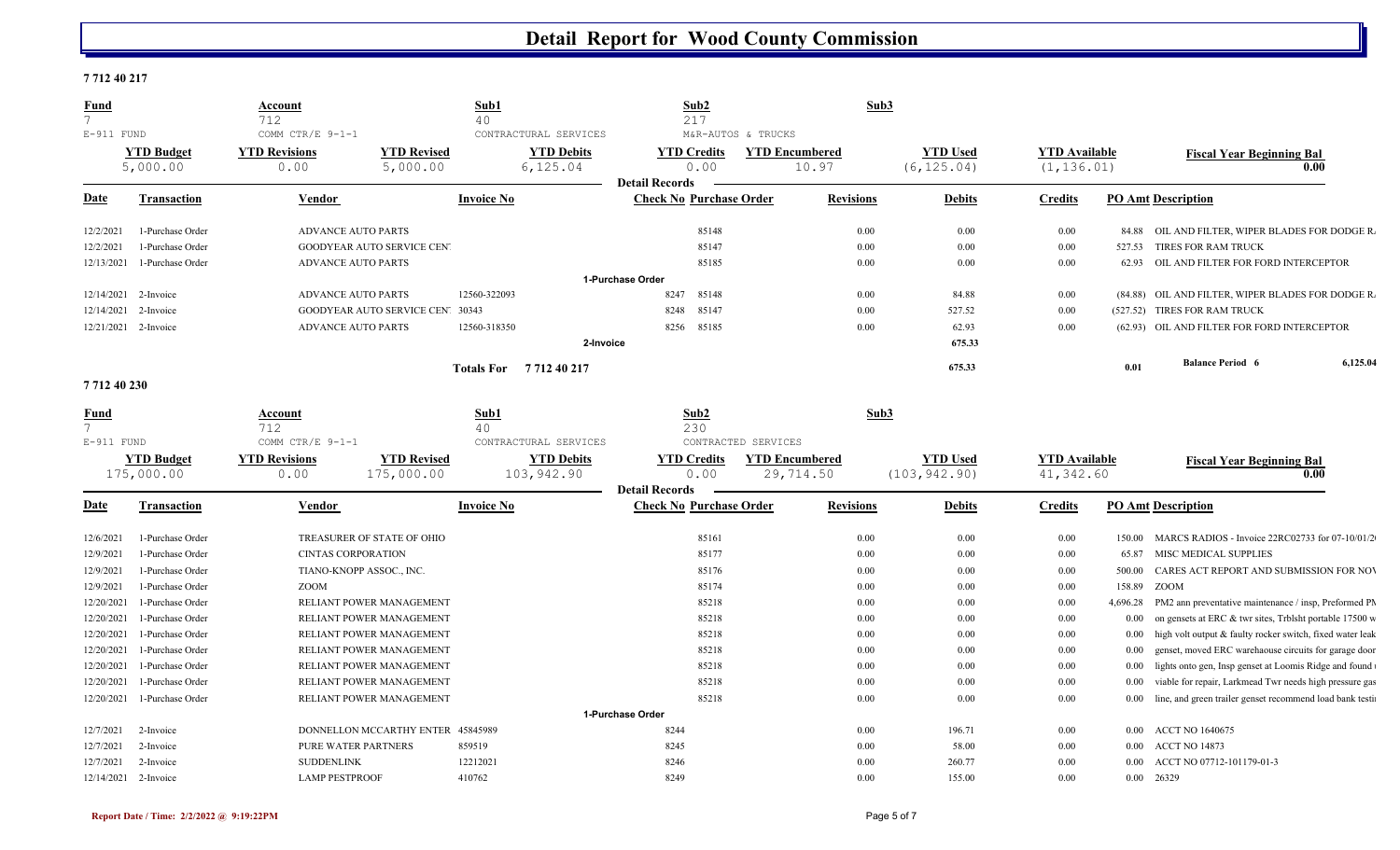|                  | 12/14/2021 2-Invoice       | <b>LAMP PESTPROOF</b>     |                                           | 410761                 | 8249                           | $0.00\,$                        | 75.00           | 0.00                 |                | 0.00 26329                                                            |            |
|------------------|----------------------------|---------------------------|-------------------------------------------|------------------------|--------------------------------|---------------------------------|-----------------|----------------------|----------------|-----------------------------------------------------------------------|------------|
| 12/14/2021       | 2-Invoice                  |                           | PARKERSBURG NEWS & SENTINI 533659         |                        | 85044<br>8250                  | $0.00\,$                        | 144.00          | 0.00                 |                | (144.00) VETERANS DAY AD                                              |            |
|                  | 12/14/2021 2-Invoice       | <b>OVERHEAD DOOR</b>      |                                           | 230676                 | 8251 85101                     | 0.00                            | 300.00          | 0.00                 | (300.00) LABOR |                                                                       |            |
| 12/14/2021       | 2-Invoice                  | SEGRA                     |                                           | 2075067                | 8252                           | $0.00\,$                        | 789.88          | 0.00                 |                | 0.00 400427739                                                        |            |
| 12/14/2021       | 2-Invoice                  |                           | TREASURER OF STATE OF OHIO                | 22RC02733              | 8253<br>85161                  | $0.00\,$                        | 150.00          | 0.00                 |                | (150.00) MARCS RADIOS - Invoice 22RC02733 for 07-10/01/2              |            |
| 12/21/2021       | 2-Invoice                  | <b>CINTAS CORPORATION</b> |                                           | 5086457345             | 8257<br>85177                  | $0.00\,$                        | 65.87           | 0.00                 |                | (65.87) MISC MEDICAL SUPPLIES                                         |            |
| 12/21/2021       | 2-Invoice                  |                           | T&S LAWN-LANDSCAPE INC                    | 30051                  | 8259                           | $0.00\,$                        | 195.00          | 0.00                 | 0.00           | MOWING                                                                |            |
| 12/21/2021       | 2-Invoice                  | TIANO-KNOPP ASSOC., INC.  |                                           | 12042021B              | 8260 85176                     | $0.00\,$                        | 500.00          | 0.00                 | (500.00)       | CARES ACT REPORT AND SUBMISSION FOR NOV                               |            |
|                  |                            |                           |                                           | 2-Invoice              |                                |                                 | 2,890.23        |                      |                |                                                                       |            |
|                  | 12/20/2021 5-Journal Entry | <b>FRONTIER</b>           |                                           | 20211216059001         |                                | $0.00\,$                        | 438.26          | 0.00                 | 0.00           | WOOD CO FINANCE-4019-FRONTIER COMM COI                                |            |
| 12/20/2021       | 5-Journal Entry            |                           | WASTE MANAGEMENT OF WV IN 20211216047001  |                        |                                | $0.00\,$                        | 142.87          | 0.00                 | 0.00           | WOOD CO FINANCE-4019-WASTE MGMT WM EZ                                 |            |
|                  | 12/20/2021 5-Journal Entry | ZOOM                      |                                           | 20211216053001         | 85174                          | $0.00\,$                        | 158.89          | 0.00                 | (158.89)       | ZOOM RICK WOODYARD-3946-ZOOM.US 888-799                               |            |
|                  |                            |                           |                                           |                        | 5-Journal Entry                |                                 | 740.02          |                      |                |                                                                       |            |
|                  |                            |                           |                                           | Totals For 771240230   |                                |                                 | 3,630.25        |                      | 4,252.28       | <b>Balance Period 6</b>                                               | 103,942.90 |
| 7712 55 341      |                            |                           |                                           |                        |                                |                                 |                 |                      |                |                                                                       |            |
| <u>Fund</u>      |                            | <b>Account</b>            |                                           | Sub1                   | Sub <sub>2</sub>               | Sub3                            |                 |                      |                |                                                                       |            |
| 7                |                            | 712                       |                                           | 55                     | 341                            |                                 |                 |                      |                |                                                                       |            |
| $E-911$ FUND     |                            | COMM CTR/E 9-1-1          |                                           | COMMODITIES            | SUPPLIES/MATERIALS             |                                 |                 |                      |                |                                                                       |            |
|                  | <b>YTD Budget</b>          | <b>YTD Revisions</b>      | <b>YTD Revised</b>                        | <b>YTD Debits</b>      | <b>YTD Credits</b>             | <b>YTD Encumbered</b>           | <b>YTD Used</b> | <b>YTD Available</b> |                | <b>Fiscal Year Beginning Bal</b>                                      |            |
|                  | 10,000.00                  | 0.00                      | 10,000.00                                 | 5,057.24               | 0.00<br><b>Detail Records</b>  | 839.80                          | (5,057.24)      | 4,102.96             |                |                                                                       | 0.00       |
| <u>Date</u>      | <b>Transaction</b>         | Vendor                    |                                           | <b>Invoice No</b>      | <b>Check No Purchase Order</b> | <b>Revisions</b>                | <b>Debits</b>   | <b>Credits</b>       |                | <b>PO Amt Description</b>                                             |            |
|                  |                            |                           |                                           |                        |                                |                                 |                 |                      |                |                                                                       |            |
| 12/2/2021        | 1-Purchase Order           | <b>SAM'S CLUB</b>         |                                           |                        | 85146                          | $0.00\,$                        | 0.00            | 0.00                 | 150.00         | COFFEE, CREAMER, MISC SUPPLIES, CANDY FOI                             |            |
| 12/2/2021        | 1-Purchase Order           |                           | WEST VIRGINIA ELECTRIC SUPPI              |                        | 85149                          | $0.00\,$                        | 0.00            | 0.00                 | 300.00         | MISC FLUORESCENT BULTS & DUSK TO DAWN                                 |            |
| 12/16/2021       | 1-Purchase Order           | <b>JANI-SOURCE</b>        |                                           |                        | 85197                          | $0.00\,$                        | 0.00            | 0.00                 |                | 356.76 ICE MELT, FOAM CUPS, GLASS CLEANER, TRASI                      |            |
|                  |                            |                           |                                           |                        | 1-Purchase Order               |                                 |                 |                      |                |                                                                       |            |
| 12/28/2021       | 2-Invoice                  | FEDERAL EXPRESS CORP      |                                           | 7-588-76998            | 8263                           | $0.00\,$                        | 187.60          | 0.00                 | $0.00\,$       | 1388-9251-4                                                           |            |
| 12/28/2021       | 2-Invoice                  | <b>JANI-SOURCE</b>        |                                           | 60091                  | 8264<br>85197                  | $0.00\,$                        | 356.76          | 0.00                 |                | (356.76) ICE MELT, FOAM CUPS, GLASS CLEANER, TRASI                    |            |
| 12/28/2021       | 2-Invoice                  | RIFFLE WILLIAM H.         |                                           | 12162021               | 8265                           | $0.00\,$                        | 76.88           | 0.00                 |                | 0.00 CANDY                                                            |            |
|                  | 12/28/2021 2-Invoice       |                           | WEST VIRGINIA ELECTRIC SUPPI S2118082.001 |                        | 8266 85149                     | $0.00\,$                        | 147.42          | 0.00                 |                | (147.42) MISC FLUORESCENT BULTS & DUSK TO DAWN I                      |            |
|                  |                            |                           |                                           | 2-Invoice              |                                |                                 | 768.66          |                      |                |                                                                       |            |
| 12/20/2021       | 5-Journal Entry            | OFFICE DEPOT              |                                           | 20211216067001         | 85098                          | $0.00\,$                        | 49.99           | 0.00                 |                | (49.99) LOGITECH ERGO M575 WIRELESS MOUSE CAMI                        |            |
| 12/20/2021       | 5-Journal Entry            |                           | PARKERSBURG NEWS & SENTINI 20211216004001 |                        | 85005                          | $0.00\,$                        | 255.00          | 0.00                 |                | (255.00) Newspaper annual subscription WOOD CO FINANCE-               |            |
|                  | 12/20/2021 5-Journal Entry | <b>STATIONERS INC</b>     |                                           | 20211216058001         | 84953                          | $0.00\,$                        | 354.83          | 0.00                 |                | (354.83) badge reels, manilla folders, paper clips, pens, file folder |            |
|                  |                            |                           |                                           |                        | 5-Journal Entry                |                                 | 659.82          |                      |                |                                                                       |            |
|                  |                            |                           |                                           | Totals For 7712 55 341 |                                |                                 | 1,428.48        |                      | (357.24)       | <b>Balance Period 6</b>                                               | 5,057.24   |
| 7712 55 345      |                            |                           |                                           |                        |                                |                                 |                 |                      |                |                                                                       |            |
| $\frac{Fund}{7}$ |                            | Account                   |                                           | Sub1                   | Sub2                           |                                 | Sub3            |                      |                |                                                                       |            |
|                  |                            | 712                       |                                           | 55                     | $\frac{1}{345}$                |                                 |                 |                      |                |                                                                       |            |
| $E-911$ FUND     |                            | COMM CTR/E 9-1-1          |                                           | COMMODITIES            | UNIFORMS                       |                                 |                 |                      |                |                                                                       |            |
|                  | <b>YTD Budget</b>          | <b>YTD Revisions</b>      | <b>YTD Revised</b>                        | <b>YTD Debits</b>      | <b>YTD Credits</b>             | <b>YTD Encumbered</b><br>139.95 | <b>YTD Used</b> | <b>YTD Available</b> |                | <b>Fiscal Year Beginning Bal</b>                                      | 0.00       |
|                  | 7,200.00                   | 0.00                      | 7,200.00                                  | 1,984.22               | 0.00                           |                                 | (1, 984.22)     | 5,075.83             |                |                                                                       |            |